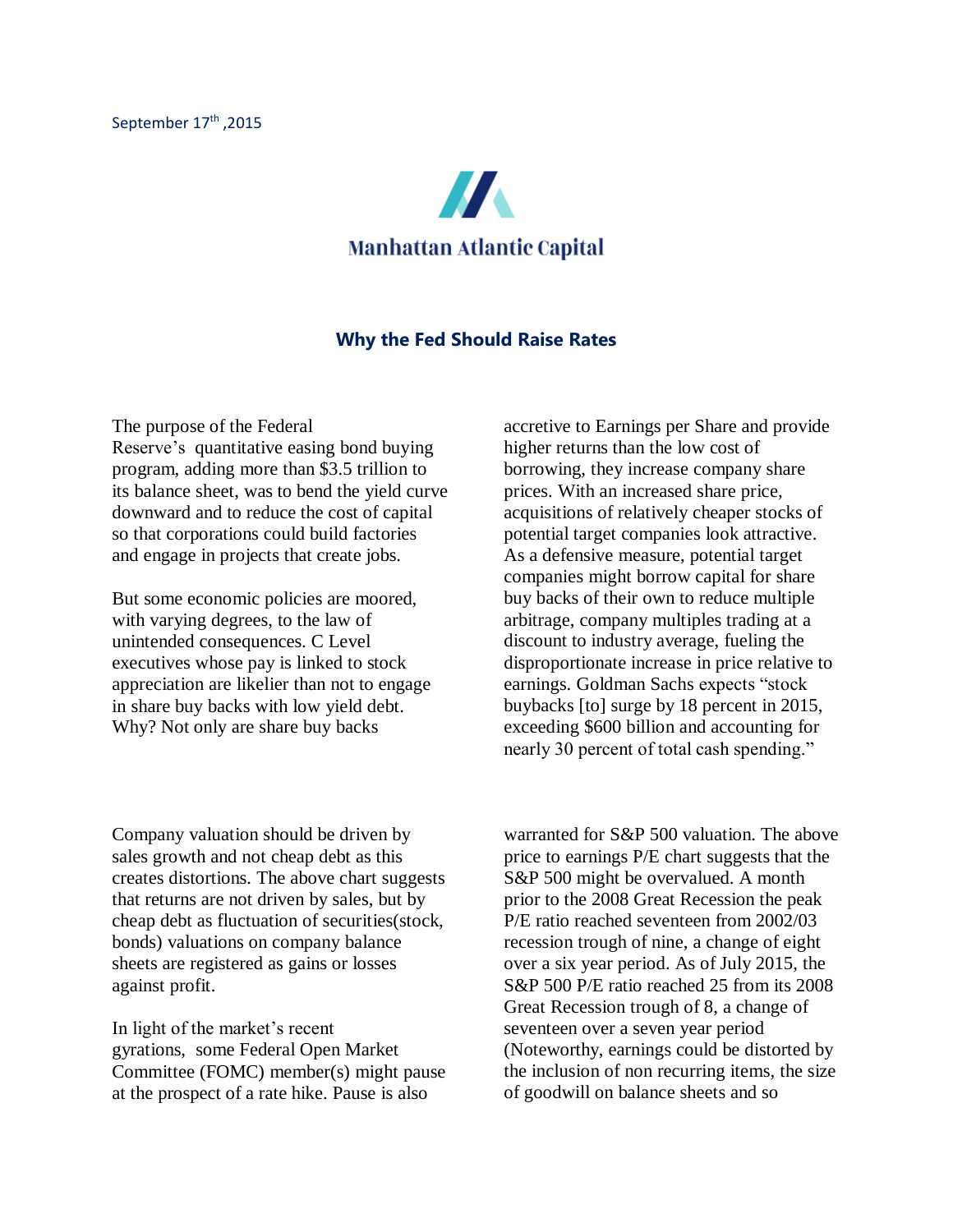on).The rise of interest rates would curtail such embedded and impending distortions. Moreover, a low yield environment could incentivize risk adverse investors(fixed

income) to seek higher returns in equities and thus create further distortions and systemic risk.



Rate hikes might prove worrisome to over leveraged companies. But there is cumulative evidence to suggest that U.S. firms have strong balance sheets. Excluding financials, S&P 500 balance sheets have increased cash from \$760 billion in 2008 to just over \$1.4 trillion in 2014. A moderate rise in interest rates will have minuscule effect on corporate profits and no effect on cash flow from operations.

Detractors worry, and rightly so, about raised interest rates deflationary impact. This is cause for concern as the Chinese economy slows despite low commodity prices. We know how to deal with inflation,

but not deflation. Further, low productivity, a forward indicator of low wages, is presenting a conundrum: The increased use of automated technology to replace workers was expected to increase productivity, but the contrary holds. This conundrum occasions the law of diminishing marginal productivity— increasing one input and holding other inputs constant may initially increase output before output leakage ensues with further inputs. Such puzzles make recessions all the more difficult to predict. A year before each of the last five recessions , the Fed was found wanting in its diagnostic powers. All the more reason for it to raise rates because the rate lever with extremely